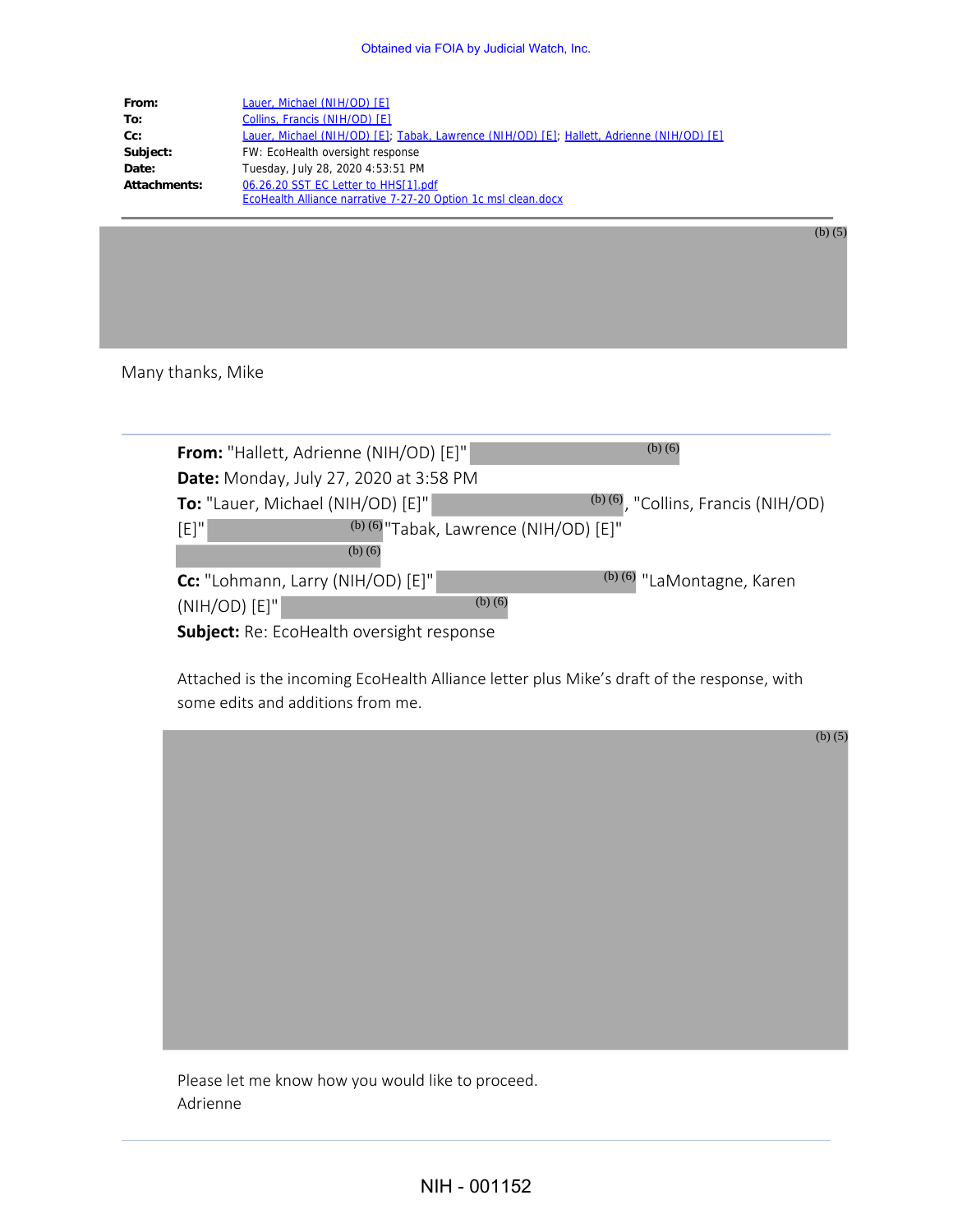## Obtained via FOIA by Judicial Watch, Inc.

| $(b)$ $(6)$<br>From: "Lauer, Michael (NIH/OD) [E]"                                                   |
|------------------------------------------------------------------------------------------------------|
| <b>Date:</b> Wednesday, July 22, 2020 at 6:29 AM                                                     |
| $(b)$ (6), Francis Collins<br>To: Adrienne Hallett                                                   |
| $(b)$ $(6)$<br>$(b)$ (6), Lawrence Tabak<br>$(b)$ $(6)$                                              |
| Cc: "Lohmann, Larry (NIH/OD) [E]"<br>Karen LaMontagne<br>$^{(b)(6)}$ , "Lauer, Michael (NIH/OD) [E]" |
| $(b)$ $(6)$                                                                                          |
| Subject: Re: EcoHealth oversight response                                                            |
| Thanks so much Adrienne! I'll draft something today.                                                 |
| Mike                                                                                                 |
| $(b)$ $(6)$<br>From: "Hallett, Adrienne (NIH/OD) [E]"                                                |
| <b>Date:</b> Tuesday, July 21, 2020 at 1:50 PM                                                       |
| $(b)$ (6), "Lauer, Michael (NIH/OD)<br>To: "Collins, Francis (NIH/OD) [E]"                           |
| $^{(b)(6)}$ , "Tabak, Lawrence (NIH/OD) [E]"<br>$[E]$ "<br>$(b)$ $(6)$                               |
| Cc: "Lohmann, Larry (NIH/OD) [E]"<br><sup>(b) (6)</sup> , "LaMontagne, Karen                         |
| $(b)$ $(6)$<br>(NIH/OD) [E]"                                                                         |
| Subject: Re: EcoHealth oversight response                                                            |
| (b) $(5)$                                                                                            |
|                                                                                                      |
|                                                                                                      |
| $(b)$ (6)<br>From: Francis Collins                                                                   |
| Date: Tuesday, July 21, 2020 at 1:38 PM                                                              |
| $^{(b)(6)}$ , "Lauer, Michael (NIH/OD) [E]"<br>To: Adrienne Hallett                                  |
| $(b)$ (6) Lawrence Tabak<br>$(b)$ (6)                                                                |
| <sup>(b) (6)</sup> , Karen LaMontagne<br>Cc: "Lohmann, Larry (NIH/OD) [E]"<br>$(b)$ $(6)$            |
| Subject: RE: EcoHealth oversight response                                                            |
|                                                                                                      |
| (b) $(5)$<br>Sounds like a good plan.                                                                |
|                                                                                                      |
| FC                                                                                                   |
| $(b)$ $(6)$<br>From: Hallett, Adrienne (NIH/OD) [E]                                                  |
| Sent: Tuesday, July 21, 2020 12:59 PM                                                                |
| $(b)$ (6); Lauer, Michael (NIH/OD) [E]<br>To: Collins, Francis (NIH/OD) [E]                          |
| $(b)$ (6); Tabak, Lawrence (NIH/OD) [E]<br>$(b)$ $(6)$                                               |

## NIH - 001153